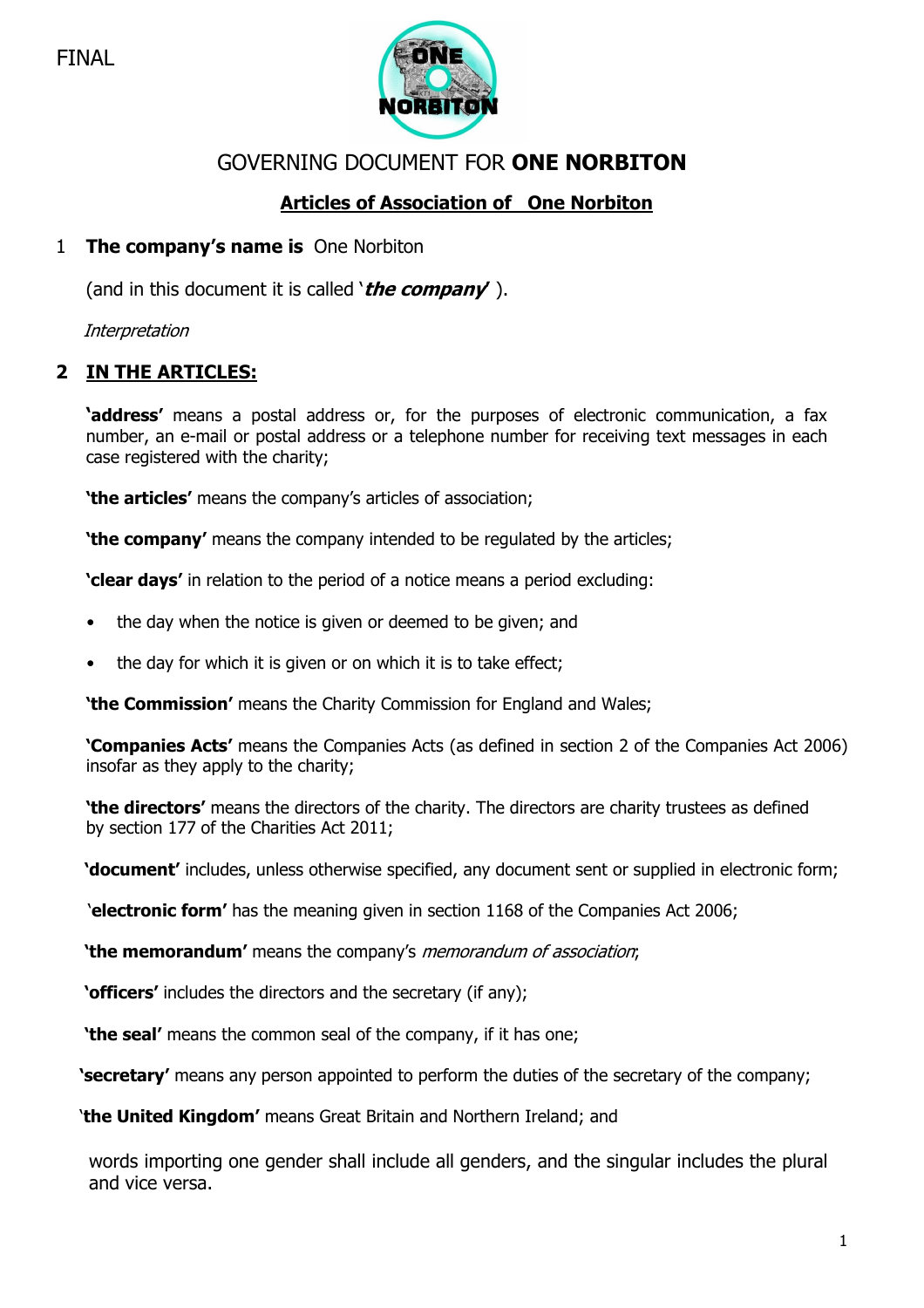Unless the context otherwise requires words or expressions contained in the articles have the same meaning as in the Companies Acts but excluding any statutory modification not in force when this constitution becomes binding on the charity.

Apart from the exception mentioned in the previous paragraph a reference to an Act of Parliament includes any statutory modification or re-enactment of it for the time being in force

# Liability of members

- 3. The liability of the members is limited to a sum not exceeding 1p, being the amount that each member undertakes to contribute to the assets of the company in the event of its being wound up while he, she or it is a member or within one year after he, she or it ceases to be a member, for:
	- 1) payment of the company's debts and liabilities incurred before he, she or it ceases to be a member;
	- 2) payment of the costs, charges and expenses of winding up; and
	- 3) adjustment of the rights of the contributories among themselves.

### **Objects**

4 The company's objects ('Objects') are specifically restricted to the following:

### **'To improve the democratic involvement, health and quality of life of those who live, work and study in Norbiton ward'**

### Powers

- 5 The company has power to do anything which is calculated to further its Object(s) or is conducive or incidental to doing so. In particular, the company has power:
	- 1) to raise funds. In doing so, the company must not undertake any taxable permanent trading activity and must comply with any relevant statutory regulations;
	- 2) to buy, take on lease or in exchange, hire or otherwise acquire any property and to maintain and equip it for use;
	- 3) to sell, lease or otherwise dispose of all or any part of the property belonging to the company. In exercising this power, the company must comply as appropriate with sections 117 and 122 of the Charities Act 2011.
	- 4) To borrow money and to charge the whole or any part of the property belonging to the company as security for repayment of the money borrowed or as security for a grant or the discharge of an obligation. The company must comply as appropriate with sections 124 - 126 of the Charities Act 2011 if it wishes to mortgage land;
	- 5) to co-operate with charities, voluntary bodies and statutory authorities and to exchange information and advice with them;
	- 6) to establish or support any charitable trusts, associations or institutions in pursuance of its Objects;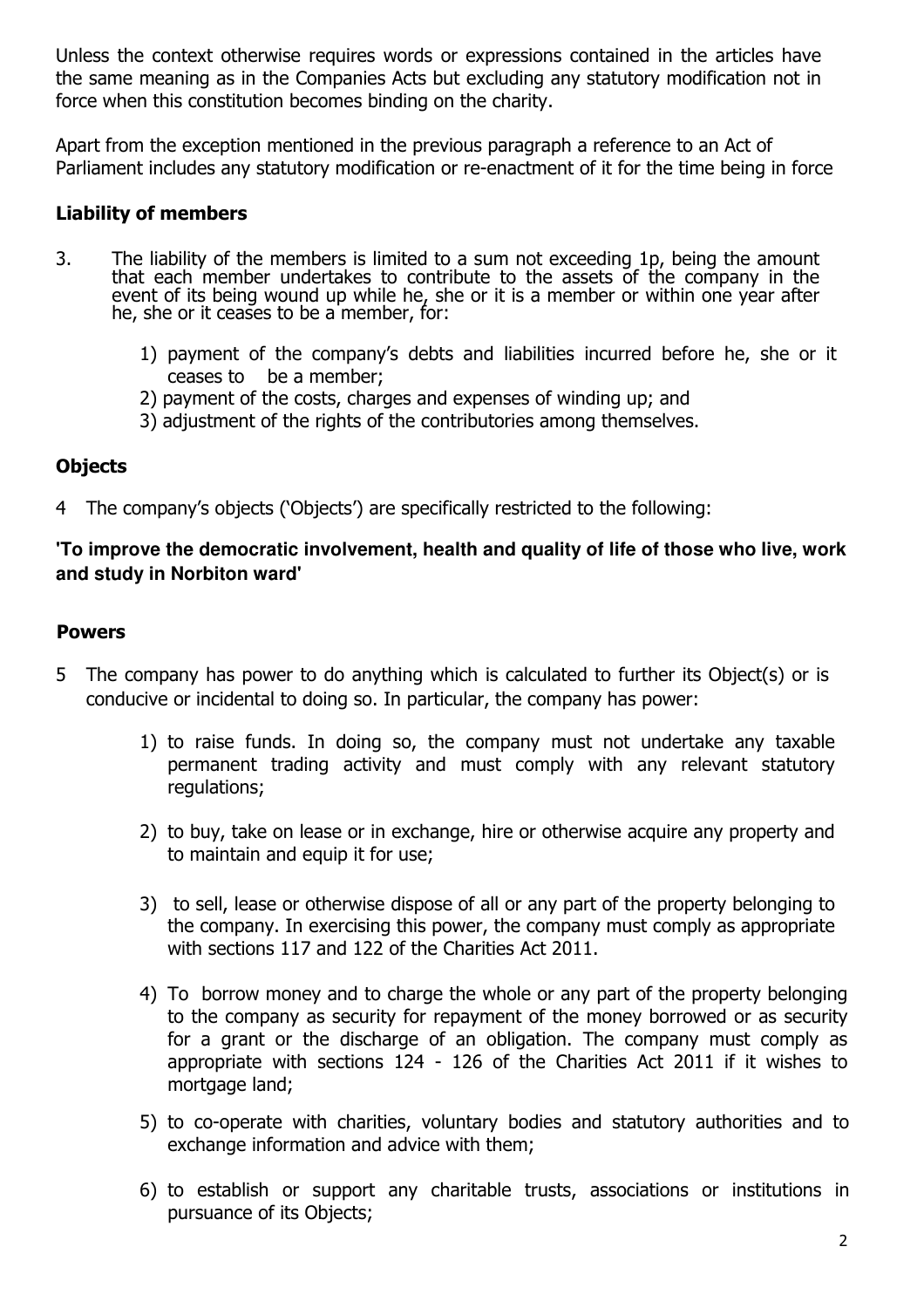- 7) to acquire, merge with or to enter into any partnership or joint venture arrangement with any charity;
- 8) to set aside income as a reserve against future expenditure but only in accordance with a written policy about reserves;
- 9) to employ and remunerate such staff as are necessary for carrying out the work of the company. The company may employ or remunerate a director only to the extent it is permitted to do so by article 7 and provided it complies with the conditions in that article;

10) to:

- (a) deposit or invest funds;
- (b) employ a professional fund-manager; and
- (c) arrange for the investments or other property of the company to be held in the name of a nominee;

in the same manner and subject to the same conditions as the trustees of a trust are permitted to do by the Trustee Act 2000;

- 11) to provide indemnity insurance for the directors in accordance with, and subject to the conditions in, section 189 of the Charities Act 2011;
- 12) to pay out of the funds of the company the costs of forming and registering the company and ,if need be as a charity.

### Application of income and property

- 6 (1) The income and property of the company shall be applied solely towards the promotion of the Objects.
	- (2) (a) A director is entitled to be reimbursed from the property of the charity or may pay out of such property reasonable expenses properly incurred by him or her when acting on behalf of the company.
		- (b) A director may benefit from trustee indemnity insurance cover purchased at the charity's expense in accordance with, and subject to the conditions in, section 189 of the Charities Act 2011.
		- (c) A director may receive an indemnity from the company in the circumstances specified in article 57.
		- (d) A director may not receive any other benefit or payment unless it is authorised by article 7.
	- (3) Subject to article 7, none of the income or property of the company may be paid or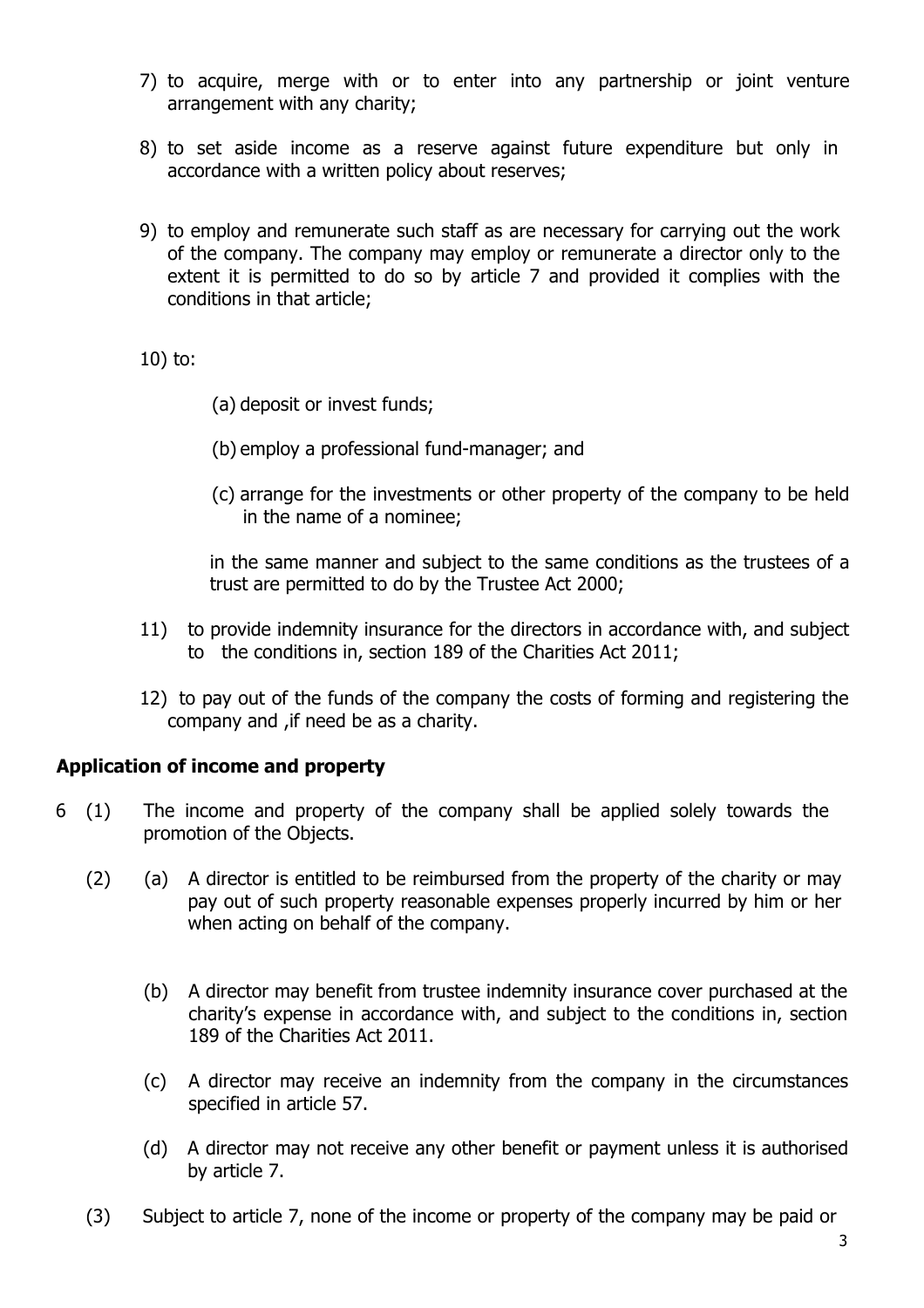transferred directly or indirectly by way of dividend bonus or otherwise by way of profit to any member of the company. This does not prevent a member who is not also a director receiving:

- (a) a benefit from the company in the capacity of a beneficiary of the company;
- (b) reasonable and proper remuneration for any goods or services supplied to the company.

#### Benefits and payments to company directors and connected persons

#### 7 (1) General provisions

No director or connected person may:

- (a) buy any goods or services from the company on terms preferential to those applicable to members of the public;
- (b) sell goods, services, or any interest in land to the company;
- (c) be employed by, or receive any remuneration from, the company;
- (d) receive any other financial benefit from the company;

unless the payment is permitted by sub-clause (2) of this article.

In this article a 'financial benefit' means a benefit, direct or indirect, which is either money or has a monetary value.

### Scope and powers permitting directors' or connected persons' benefits

- (2) (a) A director or connected person may receive a benefit from the company in the capacity of a beneficiary of the company provided that a majority of the directors do not benefit in this way.
	- (b) A director or connected person may enter into a contract for the supply of services, or of goods that are supplied in connection with the provision of services, to the company where that is permitted in accordance with, and subject to the conditions in, sections 185 and 186 of the Charities Act 2011.
	- (c) Subject to sub-clause (3) of this article a director or connected person may provide the company with goods that are not supplied in connection with services provided to the company by the director or connected person.
	- (d) A director or connected person may receive interest on money lent to the company at a reasonable and proper rate which must be not more than the Bank of England bank rate (also known as the base rate).
	- (e) A director or connected person may receive rent for premises let by the director or connected person to the company. The amount of the rent and the other terms of the lease must be reasonable and proper. The director concerned must withdraw from any meeting at which such a proposal or the rent or other terms of the lease are under discussion.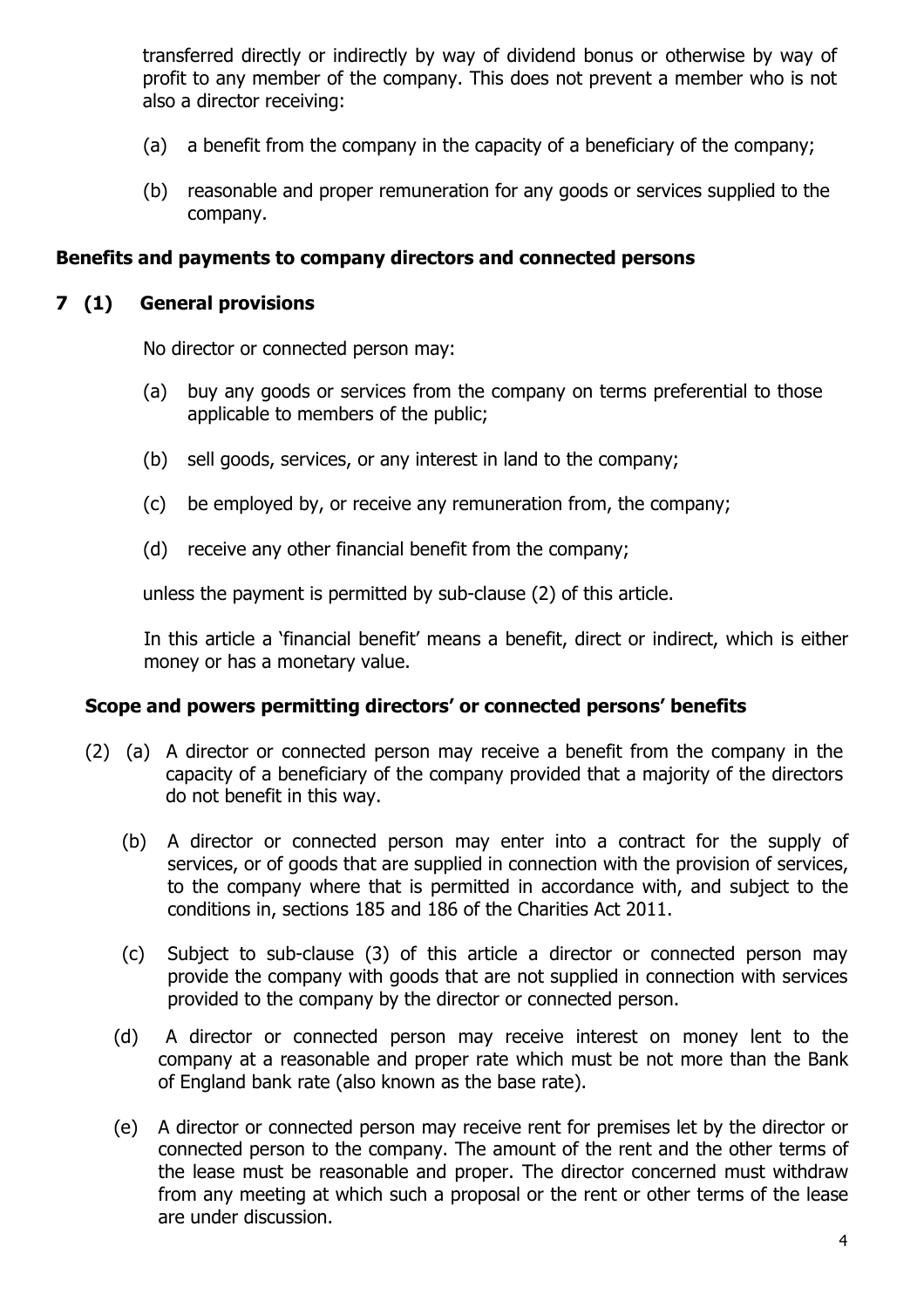(f) A director or connected person may take part in the normal trading and fundraising activities of the company on the same terms as members of the public.

### Payment for supply of goods only – controls

- (3) The company and its directors may only rely upon the authority provided by subclause (2)(c) of this article if each of the following conditions is satisfied:
	- (a) The amount or maximum amount of the payment for the goods is set out in an agreement in writing between the company or its directors (as the case may be) and the director or connected person supplying the goods ('the supplier') under which the supplier is to supply the goods in question to or on behalf of the company.
	- (b) The amount or maximum amount of the payment for the goods does not exceed what is reasonable in the circumstances for the supply of the goods in question.
	- (c) The other directors are satisfied that it is in the best interests of the company to contract with the supplier rather than with someone who is not a director or connected person. In reaching that decision the directors must balance the advantage of contracting with a director or connected person against the disadvantages of doing so.
	- (d) The supplier is absent from the part of any meeting at which there is discussion of the proposal to enter into a contract or arrangement with him or her or it with regard to the supply of goods to the company.
	- (e) The supplier does not vote on any such matter and is not to be counted when calculating whether a quorum of directors is present at the meeting.
	- (f) The reason for their decision is recorded by the directors in the minute book.
	- (g) A majority of the directors then in office are not in receipt of remuneration or payments authorised by article 7.
	- (4) In sub-clauses (2) and (3) of this article:
		- (a) 'charity' includes any company in which the charity:
			- (i) holds more than 50% of the shares; or
			- (ii) controls more than 50% of the voting rights attached to the shares; or
			- (iii) has the right to appoint one or more directors to the board of the company.
		- (b) 'connected person' includes any person within the definition in article 61 'Interpretation'.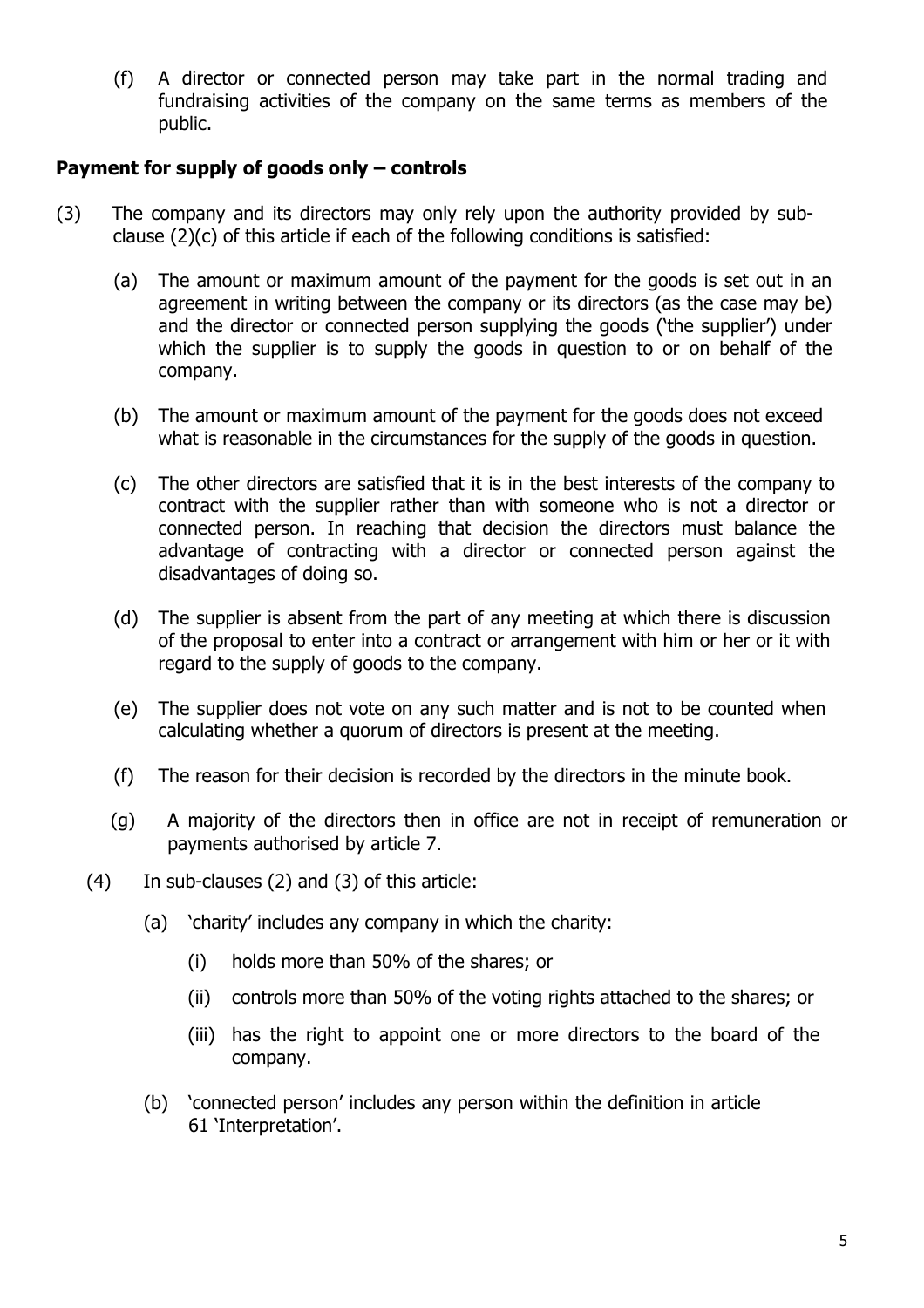# Declaration of directors' interests

8 A director must declare the nature and extent of any interest, direct or indirect, which he or she has in a proposed transaction or arrangement with the company or in any transaction or arrangement entered into by the company which has not previously been declared. A director must absent himself or herself from any discussions of the company directors in which it is possible that a conflict will arise between his or her duty to act solely in the interests of the company and any personal interest (including but not limited to any personal financial interest).

### Conflicts of interests and conflicts of loyalties

- 9 (1) If a conflict of interests arises for a director because of a duty of loyalty owed to another organisation or person and the conflict is not authorised by virtue of any other provision in the articles, the un-conflicted directors may authorise such a conflict of interests where the following conditions apply:
	- (a) the conflicted director is absent from the part of the meeting at which there is discussion of any arrangement or transaction affecting that other organisation or person;
	- (b) the conflicted director does not vote on any such matter and is not to be counted when considering whether a quorum of directors is present at the meeting; and
	- (c) the un-conflicted directors consider it is in the interests of the company to authorise the conflict of interests in the circumstances applying.
	- (2) In this article a conflict of interests arising because of a duty of loyalty owed to another organisation or person only refers to such a conflict which does not involve a direct or indirect benefit of any nature to a director or to a connected person.

# **Members**

- 10 (1) The subscribers to the memorandum are the first members of the company.
	- (2) Membership is open to other individuals or organisations who:
		- (a) apply to the company in the form required by the directors; and
		- (b) are approved by the directors.
	- (3) (a) The directors may only refuse an application for membership if, acting reasonably and properly, they consider it to be in the best interests of the company to refuse the application.
		- (b) The directors must inform the applicant in writing of the reasons for the refusal within twenty-one days of the decision.
		- (c) The directors must consider any written representations the applicant may make about the decision. The directors' decision following any written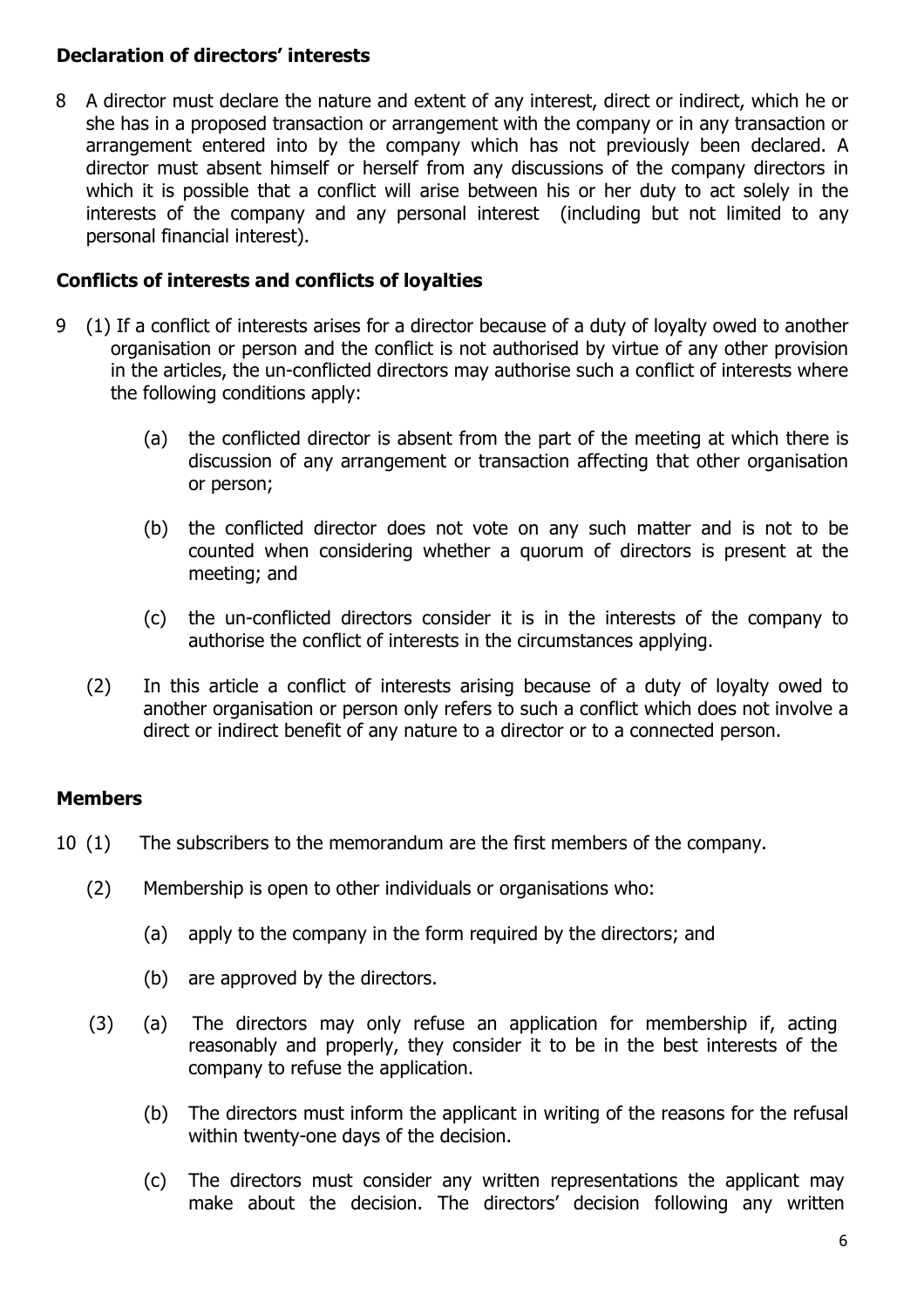representations must be notified to the applicant in writing but shall be final.

- (4) Membership is not transferable.
- (5) The directors must keep a register of names and addresses of the members.

# Classes of membership

- 11 (1) The directors may establish classes of membership with different rights and obligations and shall record the rights and obligations in the register of members.
	- (2) The directors may not directly or indirectly alter the rights or obligations attached to a class of membership.
	- (3) The rights attached to a class of membership may only be varied if:
		- (a) three-quarters of the members of that class consent in writing to the variation; or
		- (b) a special resolution is passed at a separate general meeting of the members of that class agreeing to the variation.
	- (4) The provisions in the articles about general meetings shall apply to any meeting relating to the variation of the rights of any class of members.

### Termination of membership

- 12 Membership is terminated if:
	- (1) the member dies or, if it is an organisation, ceases to exist;
	- (2) the member resigns by written notice to the company unless, after the resignation, there would be less than two members;
	- (3) any sum due from the member to the company is not paid in full within six months of it falling due;
	- (4) the member is removed from membership by a resolution of the directors that it is in the best interests of the company that his or her or its membership is terminated. A resolution to remove a member from membership may only be passed if:
		- (a) the member has been given at least twenty-one days' notice in writing of the meeting of the directors at which the resolution will be proposed and the reasons why it is to be proposed;
		- (b) the member or, at the option of the member, the member's representative (who need not be a member of the company) has been allowed to make representations to the meeting.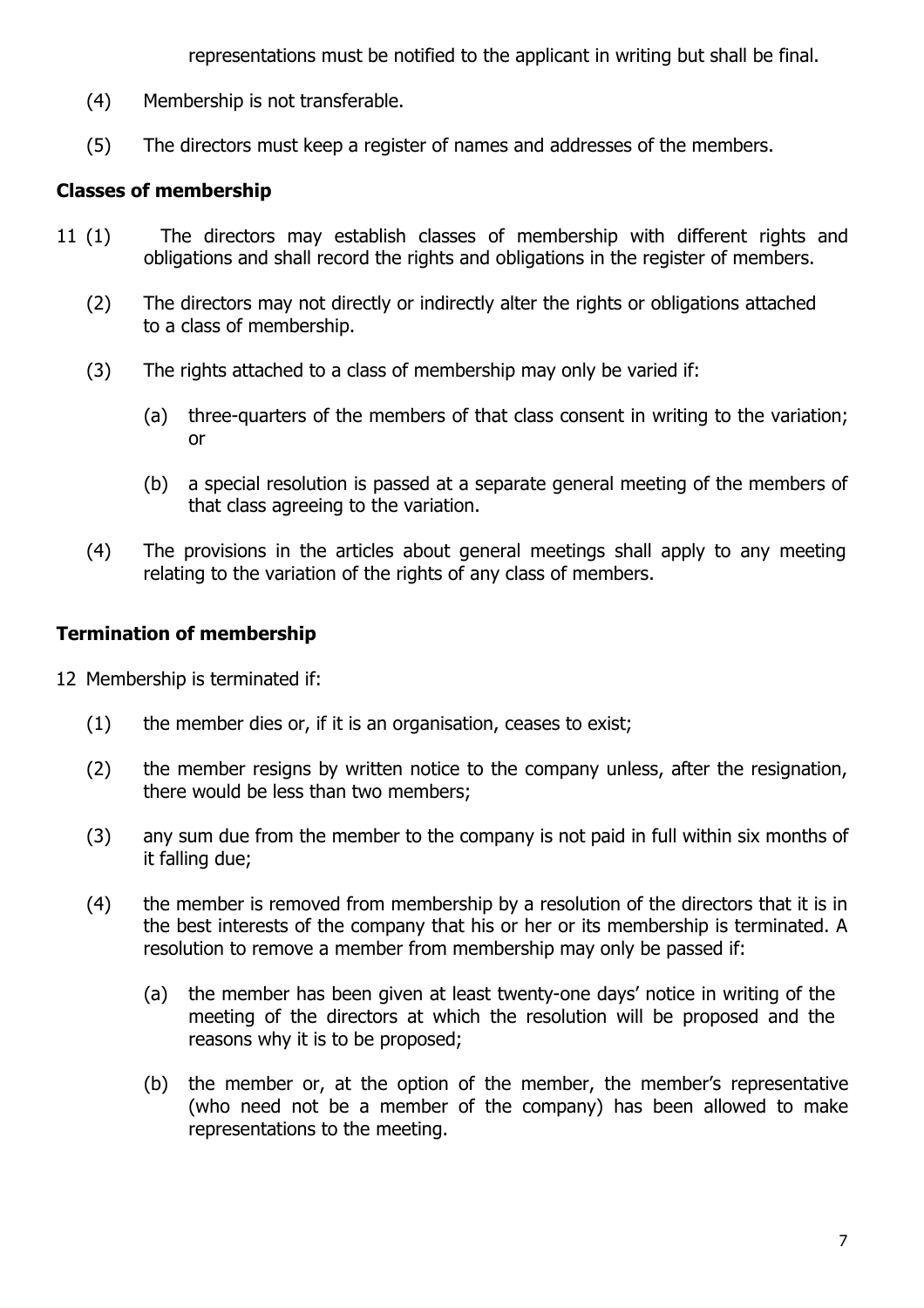### General meetings

- 13 (1) The company must hold its first annual general meeting within eighteen months after the date of its incorporation.
	- (2) An annual general meeting must be held in each subsequent year and not more than fifteen months may elapse between successive annual general meetings.
- 14 The directors may call a general meeting at any time.

### Notice of general meetings

- 15 (1) The minimum periods of notice required to hold a general meeting of the company are:
	- (a) twenty-one clear days for an annual general meeting or a general meeting called for the passing of a special resolution;
	- (b) fourteen clear days for all other general meetings.
	- (2) A general meeting may be called by shorter notice if it is so agreed by a majority in number of members having a right to attend and vote at the meeting, being a majority who together hold not less than 90 percent of the total voting rights.
	- (3) The notice must specify the date time and place of the meeting and the general nature of the business to be transacted. If the meeting is to be an annual general meeting, the notice must say so. The notice must also contain a statement setting out the right of members to appoint a proxy under section 324 of the Companies Act 2006 and article 22.
	- (4) The notice must be given to all the members and to the directors and auditors.
- 16 The proceedings at a meeting shall not be invalidated because a person who was entitled to receive notice of the meeting did not receive it because of an accidental omission by the company.

# Proceedings at general meetings

- 17 (1) No business shall be transacted at any general meeting unless a quorum is present.
	- (2) A quorum is:
		- (a) 7 members present in person or by proxy and entitled to vote upon the business to be conducted at the meeting; or
		- (b) one tenth of the total membership at the time whichever is the greater.
	- (3) The authorised representative of a member organisation shall be counted in the quorum.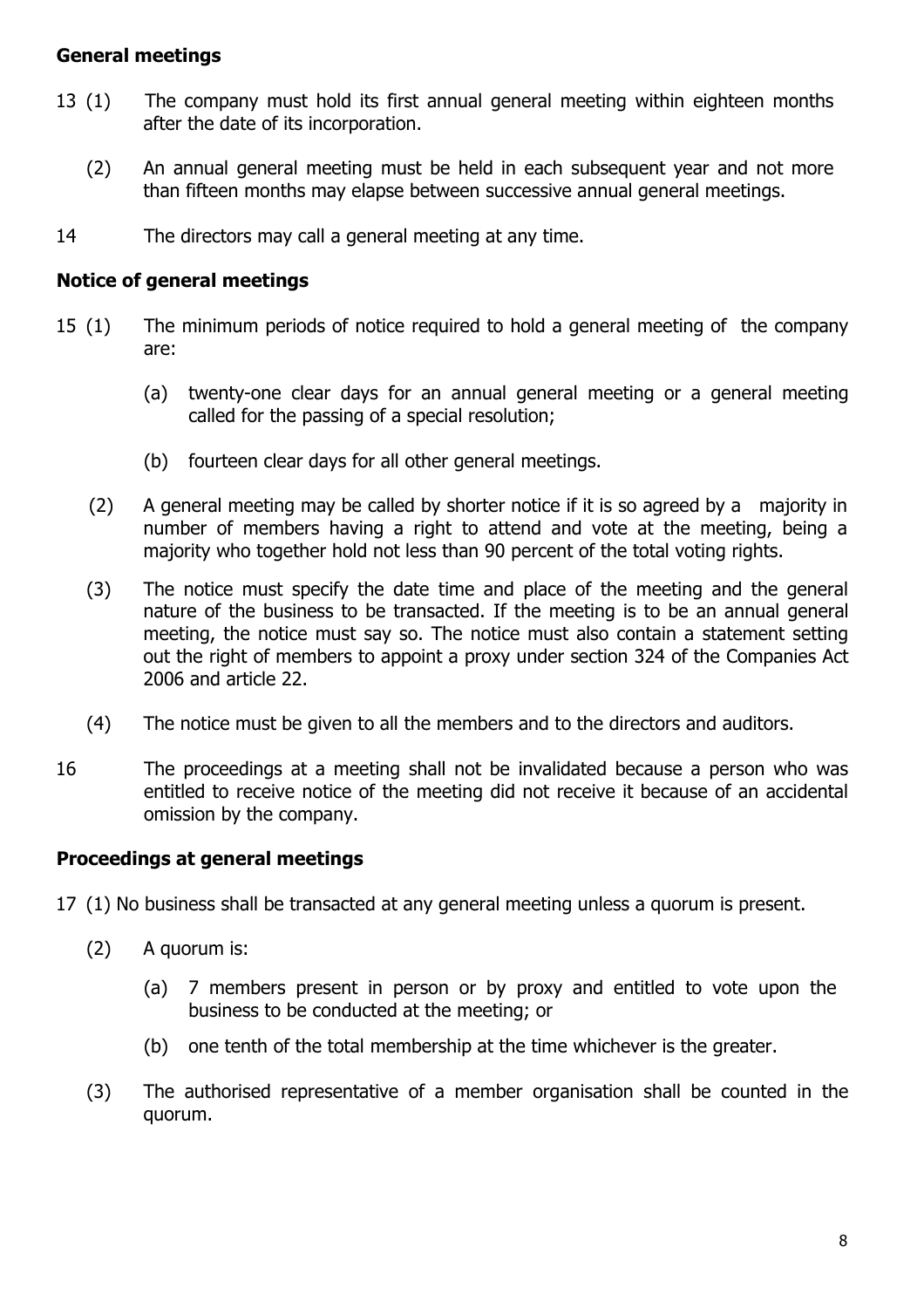- 18 (1) If:
	- (a) a quorum is not present within half an hour from the time appointed for the meeting; or
	- (b) during a meeting a quorum ceases to be present;

the meeting shall be adjourned to such time and place as the directors shall determine.

- (2) The directors must reconvene the meeting and must give at least seven clear days notice of the reconvened meeting stating the date, time and place of the meeting.
- (3) If no quorum is present at the reconvened meeting within fifteen minutes of the time specified for the start of the meeting the members present in person or by proxy at that time shall constitute the quorum for that meeting.
- 19 (1) General meetings shall be chaired by the person who has been appointed to chair meetings of the directors.
	- (2) If there is no such person or he or she is not present within fifteen minutes of the time appointed for the meeting a director nominated by the directors shall chair the meeting.
	- (3) If there is only one director present and willing to act, he or she shall chair the meeting.
	- (4) If no director is present and willing to chair the meeting within fifteen minutes after the time appointed for holding it, the members present in person or by proxy and entitled to vote must choose one of their number to chair the meeting.
- 20 (1) The members present in person or by proxy at a meeting may resolve by ordinary resolution that the meeting shall be adjourned.
	- (2) The person who is chairing the meeting must decide the date, time and place at which the meeting is to be reconvened unless those details are specified in the resolution.
	- (3) No business shall be conducted at a reconvened meeting unless it could properly have been conducted at the meeting had the adjournment not taken place.
	- (4) If a meeting is adjourned by a resolution of the members for more than seven days, at least seven clear days' notice shall be given of the reconvened meeting stating the date, time and place of the meeting.
- 21 (1) Any vote at a meeting shall be decided by a show of hands unless before, or on the declaration of the result of, the show of hands a poll is demanded:
	- (a) by the person chairing the meeting; or
	- (b) by at least two members present in person or by proxy and having the right to vote at the meeting; or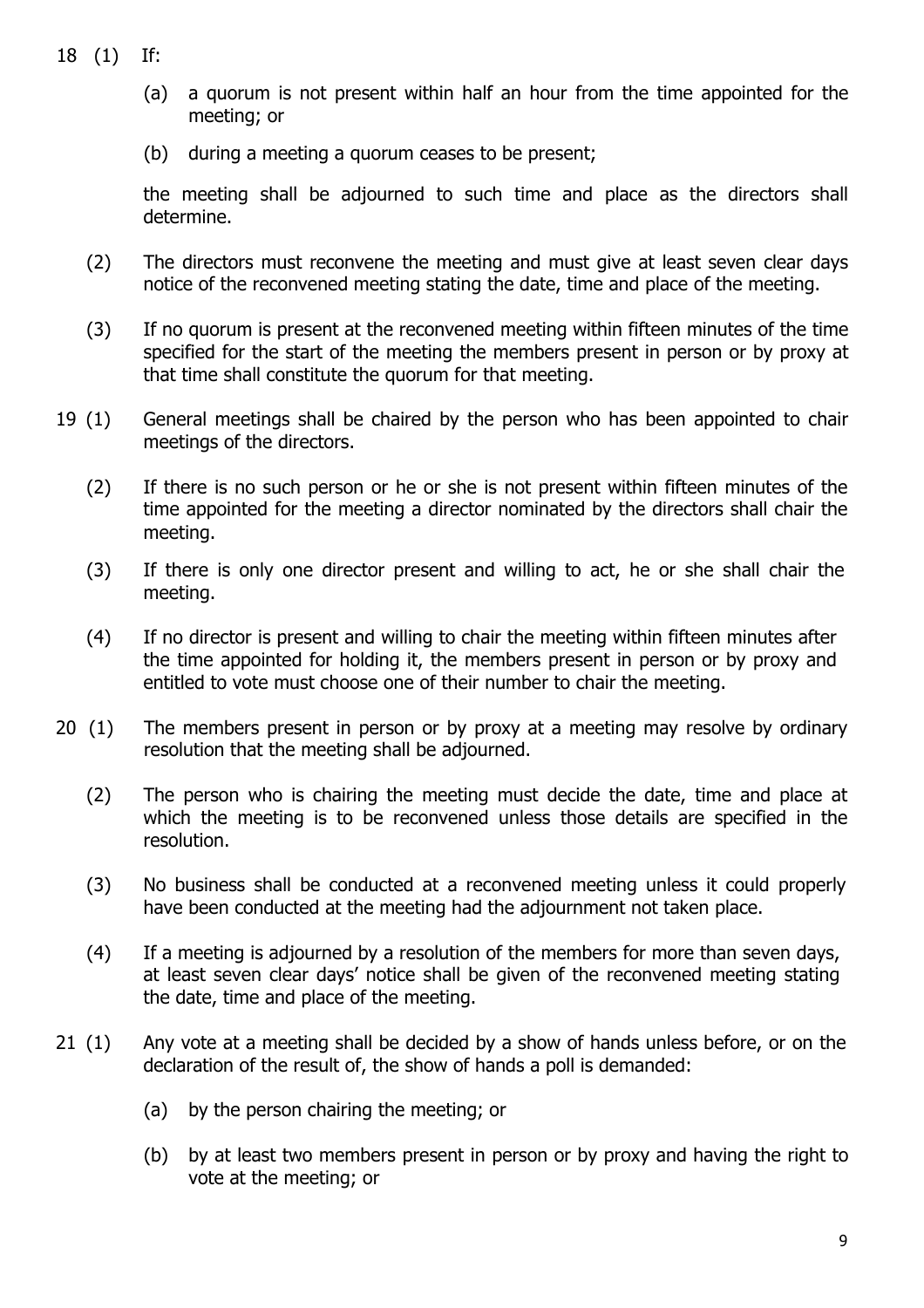- (c) by a member or members present in person or by proxy representing not less than one-tenth of the total voting rights of all the members having the right to vote at the meeting.
- (2) (a) The declaration by the person who is chairing the meeting of the result of a vote shall l be conclusive unless a poll is demanded.
	- (b) The result of the vote must be recorded in the minutes of the company but the number or proportion of votes cast need not be recorded.
- (3) (a) A demand for a poll may be withdrawn, before the poll is taken, but only with the consent of the person who is chairing the meeting.
	- (b) If the demand for a poll is withdrawn the demand shall not invalidate the result of a show of hands declared before the demand was made.
- (4) (a) A poll must be taken as the person who is chairing the meeting directs, who may appoint scrutineers (who need not be members) and who may fix a time and place for declaring the results of the poll.
	- (b) The result of the poll shall be deemed to be the resolution of the meeting at which the poll is demanded.
- (5) (a) A poll demanded on the election of a person to chair a meeting or on a question of adjournment must be taken immediately.
	- (b) A poll demanded on any other question must be taken either immediately or at such time and place as the person who is chairing the meeting directs.
	- (c) The poll must be taken within thirty days after it has been demanded.
	- (d) If the poll is not taken immediately at least seven clear days' notice shall be given specifying the time and place at which the poll is to be taken.
	- (e) If a poll is demanded the meeting may continue to deal with any other business that may be conducted at the meeting.

### Content of proxy notices

- 22 (1) Proxies may only validly be appointed by a notice in writing (a 'proxy notice') which
	- (a) states the name and address of the member appointing the proxy;
	- (b) identifies the person appointed to be that member's proxy and the general meeting in relation to which that person is appointed;
	- (c) is signed by or on behalf of the member appointing the proxy, or is authenticated in such manner as the directors may determine; and
	- (d) is delivered to the company in accordance with the articles and any instructions contained in the notice of the general meeting to which they relate.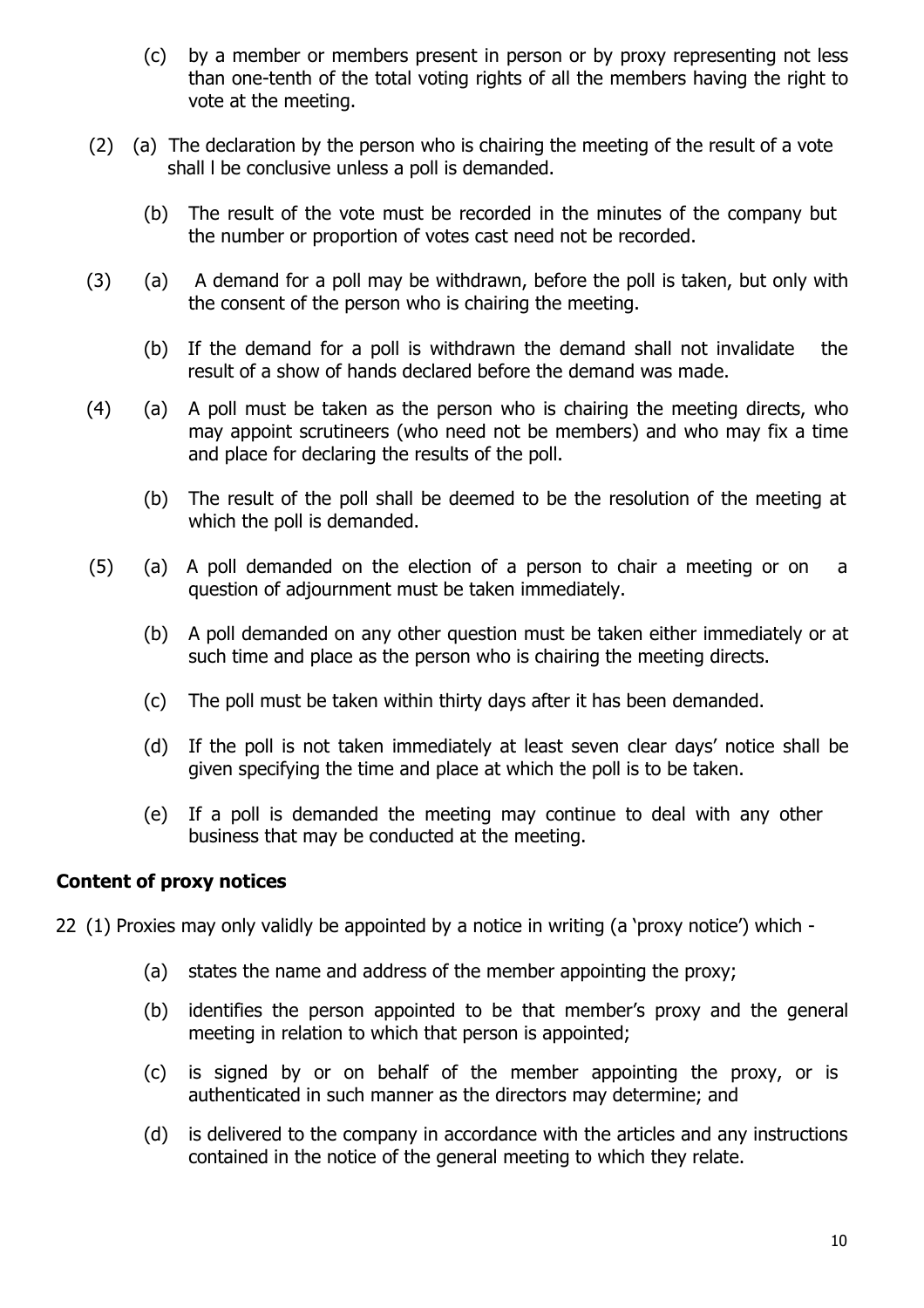- (2) The company may require proxy notices to be delivered in a particular form, and may specify different forms for different purposes.
- (3) Proxy notices must specify how the proxy appointed under them is to vote (or that the proxy is to abstain from voting) on one or more resolutions.
- (4) Unless a proxy notice indicates otherwise, it must be treated as
	- (a) allowing the person appointed under it as a proxy discretion as to how to vote on any ancillary or procedural resolutions put to the meeting; and
	- (b) Appointing that person as a proxy in relation to any adjournment of the general meeting to which it relates as well as the meeting itself.

### Delivery of proxy notices

- 22 (1) A person who is entitled to attend, speak or vote (either on a show of hands or on a poll) at a general meeting remains so entitled in respect of that meeting or any adjournment of it, even though a valid proxy has been delivered to the company by or on behalf of that person.
	- (2) An appointment under a proxy notice may be revoked by delivering to the company a notice in writing given by or on behalf of the person by whom or on whose behalf the proxy notice was given.
	- (3) A notice revoking a proxy appointment only takes effect if it is delivered before the start of the meeting or adjourned meeting to which it relates.
	- (4) If a proxy notice is not executed by the person appointing the proxy, it must be accompanied by written evidence of the authority of the person who executed it to execute it on the appointer's behalf.
	- (5) Any voting member may not be appointed proxy by more than two members.

### Written resolutions

- 23 (1) A resolution in writing agreed by a simple majority (or in the case of a special resolution by a majority of not less than 75%) of the members who would have been entitled to vote upon it had it been proposed at a general meeting shall be effective provided that:
	- (a) a copy of the proposed resolution has been sent to every eligible member;
	- (b) a simple majority (or in the case of a special resolution a majority of not less than 75%) of members has signified its agreement to the resolution; and
	- (c) it is contained in an authenticated document which has been received at the registered office within the period of 28 days beginning with the circulation date.
	- (2) A resolution in writing may comprise several copies to which one or more members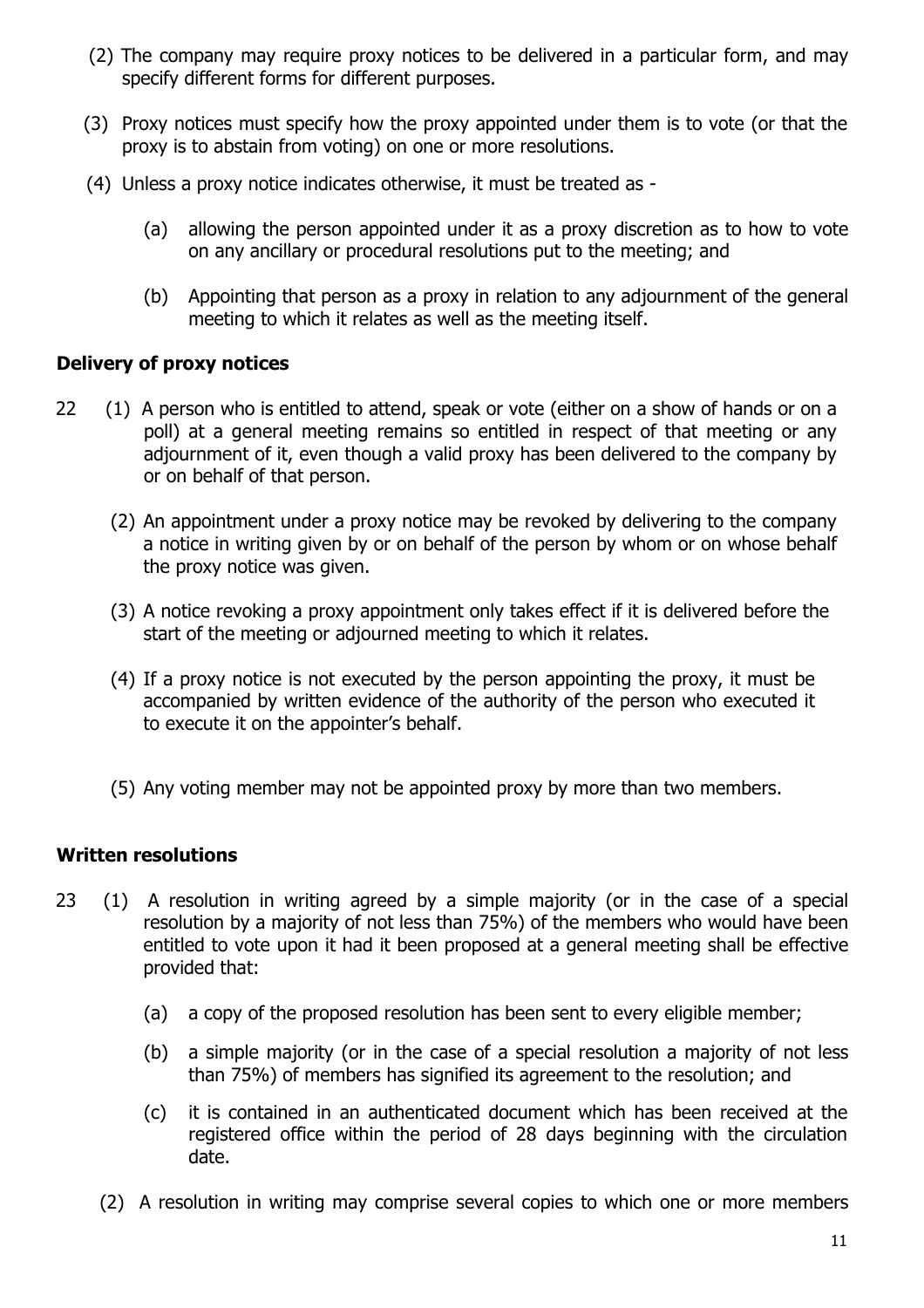have signified their agreement.

(3) In the case of a member that is an organisation, its authorised representative may signify its agreement.

# Votes of members

- 24 Subject to article 11, every member, whether an individual or an organisation, shall have one vote.
- 25 Any objection to the qualification of any voter must be raised at the meeting at which the vote is tendered and the decision of the person who is chairing the meeting shall be final.
- 26 (1) Any organisation that is a member of the company may nominate any person to act as its representative at any meeting of the company.
	- (2) The organisation must give written notice to the company of the name of its representative. The representative shall not be entitled to represent the organisation at any meeting unless the notice has been received by the company. The representative may continue to represent the organisation until written notice to the contrary is received by the company.
	- (3) Any notice given to the company will be conclusive evidence that the representative is entitled to represent the organisation or that his or her authority has been revoked. The company shall not be required to consider whether the representative has been properly appointed by the organisation.

# **Directors**

- 27 (1) A director must be a natural person aged 16 years or older.
	- (2) No one may be appointed a director if he she would be disqualified from acting under the provisions of article 39.
- 28 The minimum number of directors shall be 3 but (unless otherwise determined by ordinary resolution) shall not be subject to any maximum.
- 29 The first directors shall be those persons notified to Companies House as the first directors of the company
- 30 A director may not appoint an alternate director or anyone to act on his or her behalf at meetings of the directors.

# Powers of directors

- 31 (1) The directors shall manage the business of the company and may exercise all the powers of the company unless they are subject to any restrictions imposed by the Companies Acts, the articles or any special resolution.
	- (2) No alteration of the articles or any special resolution shall have retrospective effect to invalidate any prior act of the directors.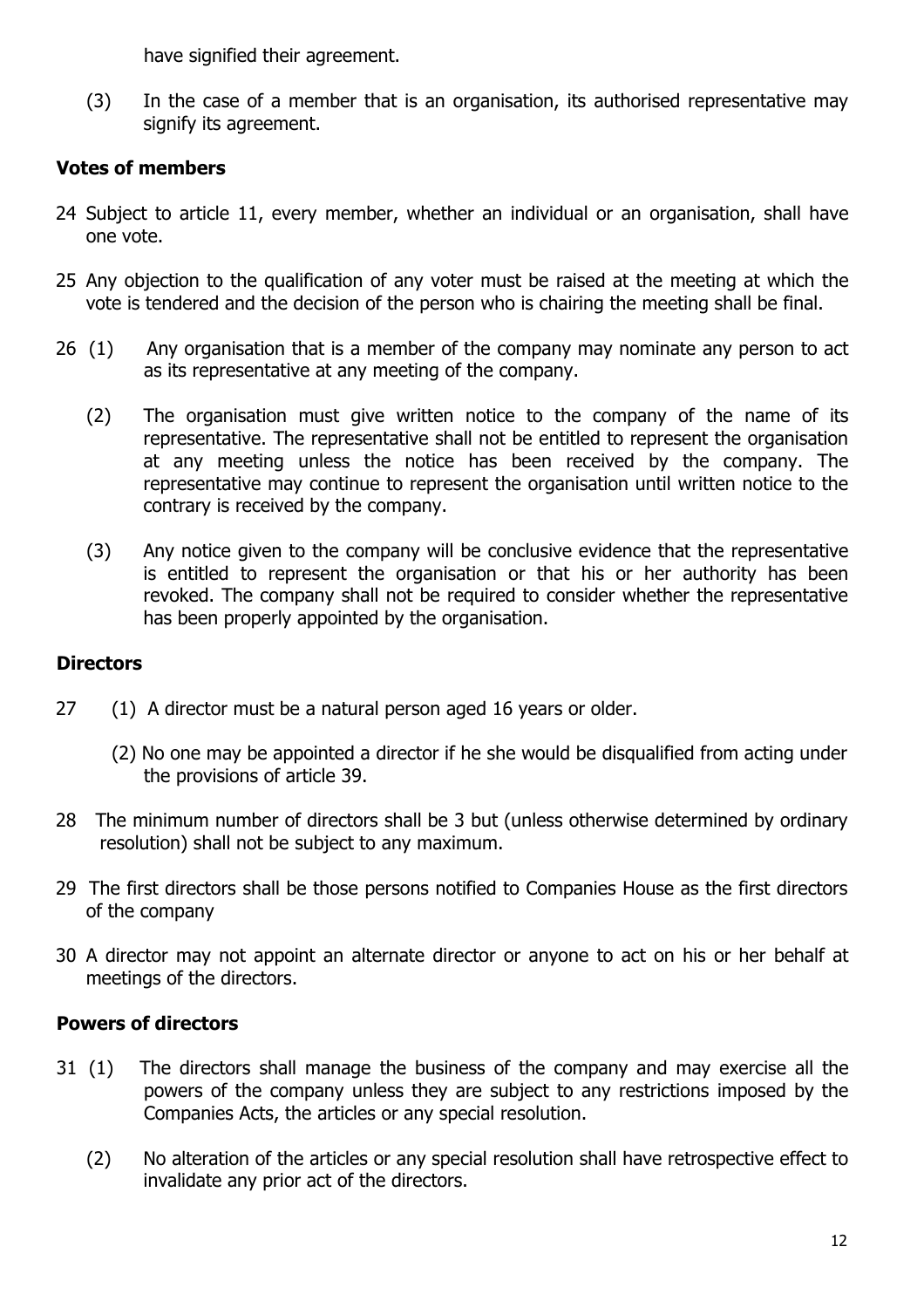(3) Any meeting of directors at which a quorum is present at the time the relevant decision is made may exercise all the powers exercisable by the directors.

### Retirement of directors

- 32 At the first annual general meeting all the directors must retire from office unless by the close of the meeting the members have failed to elect sufficient directors to hold a quorate meeting of the directors. At each subsequent annual general meeting one-third of the directors or, if their number is not three or a multiple of three, the number nearest to [7] one-third, must retire from office. If there is only one director he or she must retire.
	- (1) The directors to retire by rotation shall be those who have been longest in office since their last appointment. If any directors became or were appointed directors on the same day those to retire shall (unless they otherwise agree among themselves) be determined by lot.
	- (2) If a director is required to retire at an annual general meeting by a provision of the articles the retirement shall take effect upon the conclusion of the meeting.

#### Appointment of directors

- 34. The company may by ordinary resolution:
	- (1) appoint a person who is willing to act to be a director; and
	- (2) determine the rotation in which any additional directors are to retire.
- 35 . No person other than a director retiring by rotation may be appointed a director at any general meeting unless:
	- (1) he or she is recommended for re-election by the directors; or
	- (2) not less than fourteen nor more than thirty-five clear days before the date of the meeting, the charity is given a notice that:
		- (a) is signed by a member entitled to vote at the meeting;
		- (b) states the member's intention to propose the appointment of a person as a director;
		- (c) contains the details that, if the person were to be appointed, the company would have to file at Companies House; and
		- (d) is signed by the person who is to be proposed to show his or her willingness to be appointed.
- 36 All members who are entitled to receive notice of a general meeting must be given not less than seven nor more than twenty-eight clear days' notice of any resolution to be put to the meeting to appoint a director other than a director who is to retire by rotation.
- **37** (1) The directors may appoint a person who is willing to act to be a director.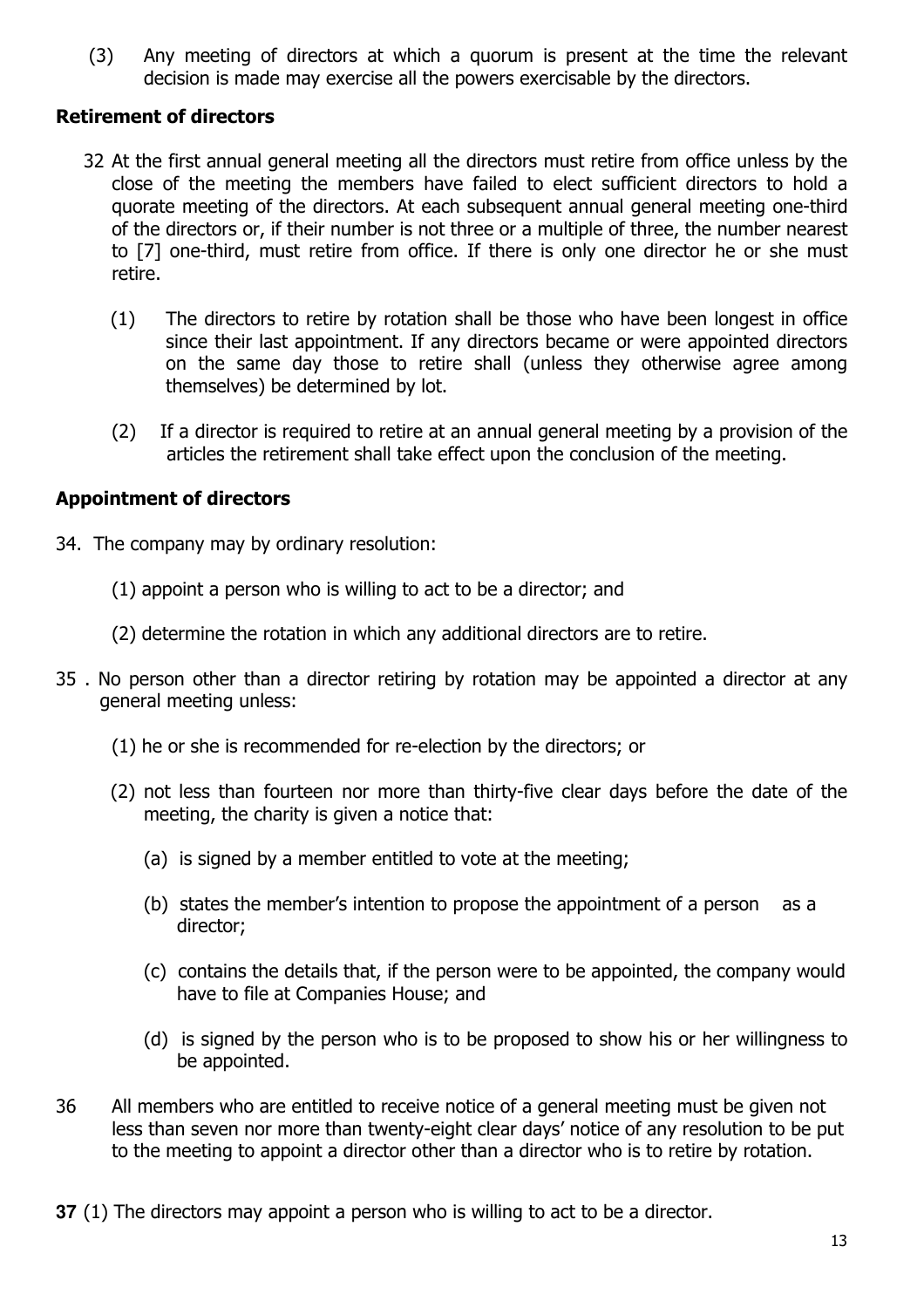- (2) A director appointed by a resolution of the other directors must retire at the next annual general meeting and must not be taken into account in determining the directors who are to retire by rotation.
- **38** The appointment of a director, whether by the company in general meeting or by the other directors, must not cause the number of directors to exceed any number fixed as the maximum number of directors.

#### Disqualification and removal of directors

- 39 A director shall cease to hold office if he or she:
	- (1) ceases to be a director by virtue of any provision in the Companies Acts or is prohibited by law from being a director;
	- (2) is disqualified from acting as a trustee by virtue of sections 178 and 179 of the Charities Act 2011 (or any statutory re-enactment or modification of those provisions);
	- (3) ceases to be a member of the company;
	- (4) becomes incapable by reason of mental disorder, illness or injury of managing and administering his or her own affairs;
	- (5) resigns as a director by notice to the company (but only if at least two directors will remain in office when the notice of resignation is to take effect); or
	- (6) is absent without the permission of the directors from all their meetings held within a period of six consecutive months and the directors resolve that his or her office be vacated.

### Remuneration of directors

40 The directors must not be paid any remuneration unless it is authorised by article 7.

### Proceedings of directors

- 41 1) The directors may regulate their proceedings as they think fit, subject to the provisions of the articles.
	- 2) Any director may call a meeting of the directors.
	- 3) The secretary (if any) must call a meeting of the directors if requested to do so by a director.
	- (4) Questions arising at a meeting shall be decided by a majority of votes.
	- (5) In the case of an equality of votes, the person who is chairing the meeting shall have a second or casting vote.
	- (6) A meeting may be held by suitable electronic means agreed by the directors in which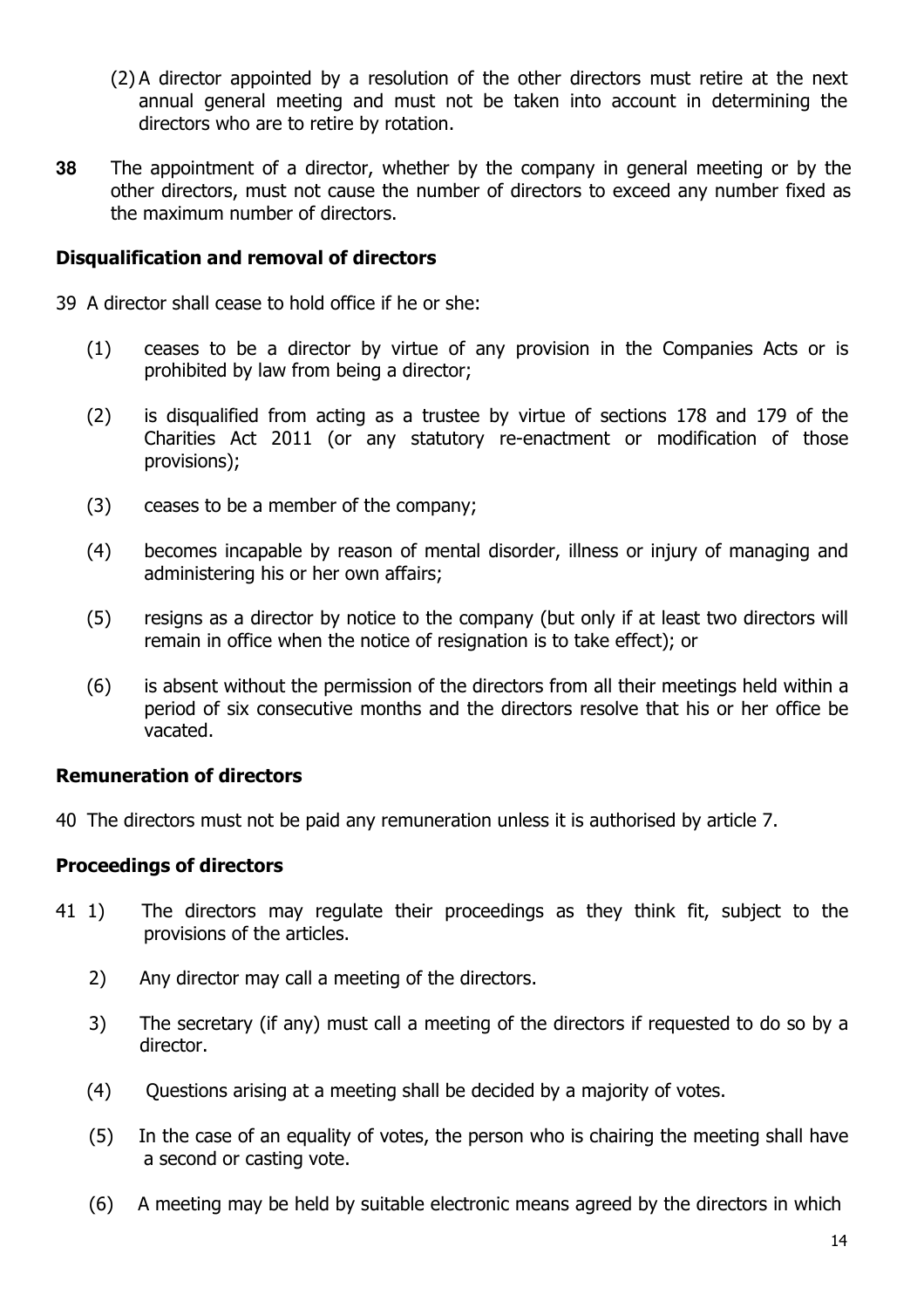each participant may communicate with all the other participants.

- 42 (1) No decision may be made by a meeting of the directors unless a quorum is present at the time the decision is purported to be made. ['Present' includes being present by suitable electronic means agreed by the directors in which a participant or participants may communicate with all the other participants.]
	- (2) The quorum shall be two or the number nearest to one-third of the total number of directors, whichever is the greater, or such larger number as may be decided from time to time by the directors.
	- (3) A director shall not be counted in the quorum present when any decision is made about a matter upon which that director is not entitled to vote.
- 43 If the number of directors is less than the number fixed as the quorum, the continuing directors or director may act only for the purpose of filling vacancies or of calling a general meeting.
- 44 (1) The directors shall appoint a director to chair their meetings and may at any time revoke such appointment.
	- (2) If no-one has been appointed to chair meetings of the directors or if the person appointed is unwilling to preside or is not present within ten minutes after the time appointed for the meeting, the directors present may appoint one of their number to chair that meeting.
	- (3) The person appointed to chair meetings of the directors shall have no functions or powers except those conferred by the articles or delegated to him or her by the directors.
- 45 (1) A resolution in writing or in electronic form agreed by all of the directors entitled to receive notice of a meeting of the directors and to vote upon the resolution shall be as valid and effectual as if it had been passed at a meeting of the directors duly convened and held.
	- (2) The resolution in writing may comprise several documents containing the text of the resolution in like form to each of which one or more directors has signified their agreement.

# **Delegation**

- 46 (1) The directors may delegate any of their powers or functions to a committee of two or more directors but the terms of any delegation must be recorded in the minute book.
	- (2) The directors may impose conditions when delegating, including the conditions that:
		- (a) the relevant powers are to be exercised exclusively by the committee to whom they delegate;
		- (b) no expenditure may be incurred on behalf of the company except in accordance with a budget previously agreed with the directors.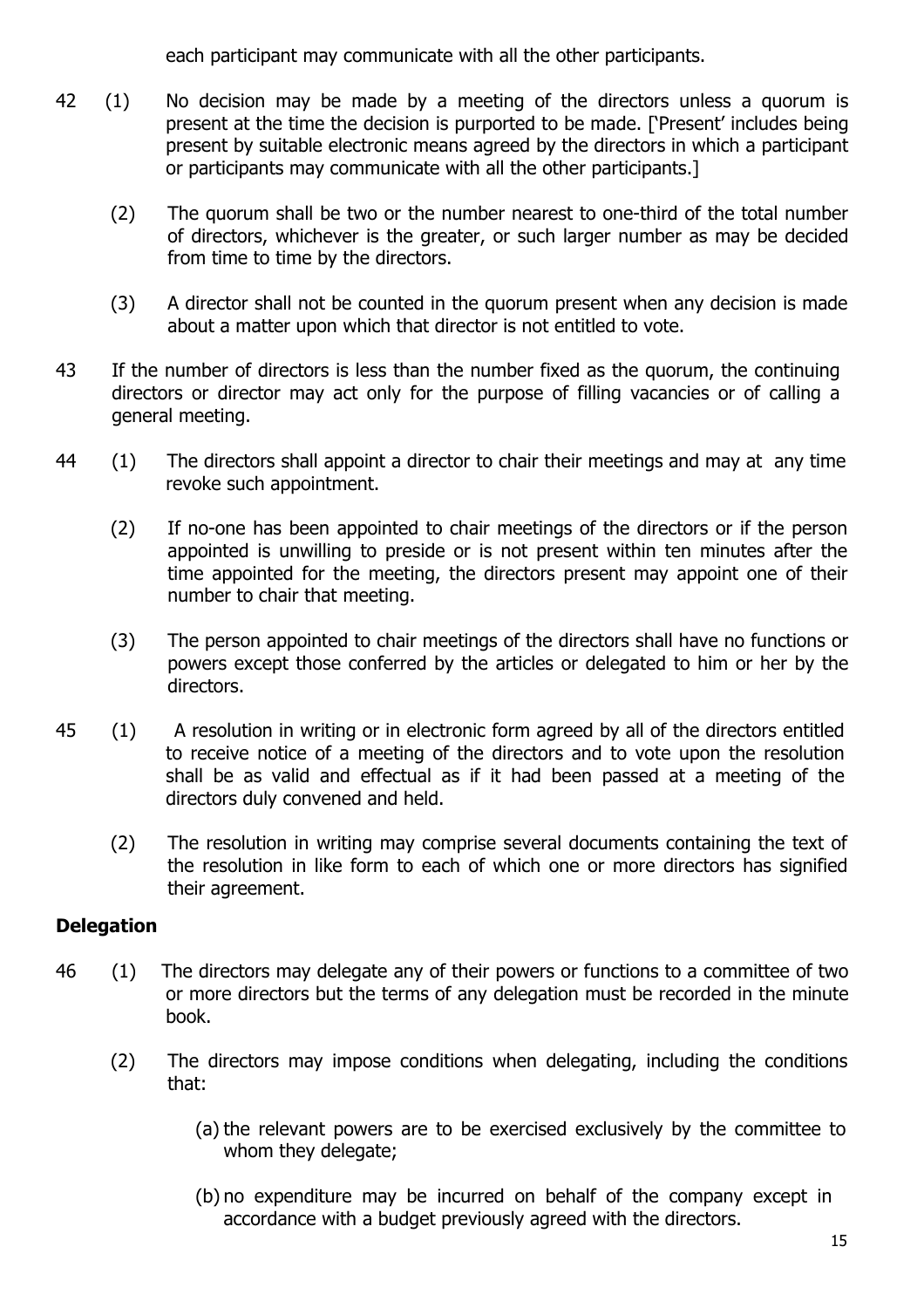- (3) The directors may revoke or alter a delegation.
- (4) All acts and proceedings of any committees must be fully and promptly reported to the directors.

# Validity of directors' decisions

- 47 (1) Subject to article 47(2), all acts done by a meeting of directors, or of a committee of directors, shall be valid notwithstanding the participation in any vote of a director:
	- (a) who was disqualified from holding office;
	- (b) who had previously retired or who had been obliged by the constitution to vacate office;
	- (c) who was not entitled to vote on the matter, whether by reason of a conflict of interests or otherwise;

if without:

- (d) the vote of that director; and
- (e) that director being counted in the quorum;

the decision has been made by a majority of the directors at a quorate meeting.

(2) Article 47(1) does not permit a director or a connected person to keep any benefit that may be conferred upon him or her by a resolution of the directors or of a committee of directors if, but for article 47(1), the resolution would have been void, or if the director has not complied with article 8.

# Seal

48 If the company has a seal it must only be used by the authority of the directors or of a committee of directors authorised by the directors. The directors may determine who shall sign any instrument to which the seal is affixed and unless otherwise so determined it shall be signed by a director and by the secretary (if any) or by a second director.

# Minutes

- 49 The directors must keep minutes of all:
	- (1) appointments of officers made by the directors;
	- (2) proceedings at meetings of the company;
	- (3) meetings of the directors and committees of directors including:
		- (a) the names of the directors present at the meeting;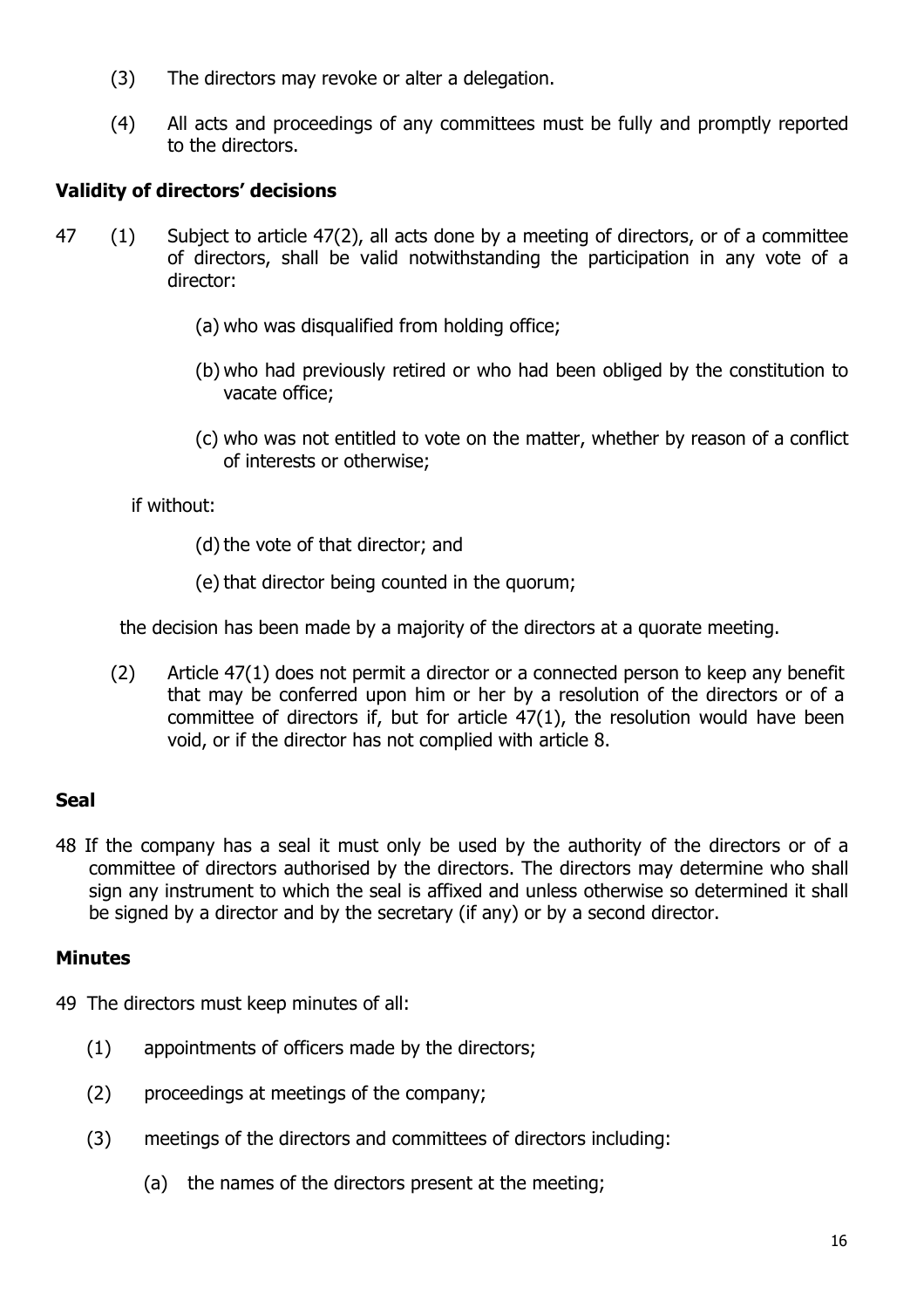- (b) the decisions made at the meetings; and
- (c) Where appropriate the reasons for the decisions.

# **Accounts**

- 50 (1) The directors must prepare for each financial year accounts as required by the Companies Acts. The accounts must be prepared to show a true and fair view and follow accounting standards issued or adopted by the Accounting Standards Board or its successors and adhere to the recommendations of applicable Statements of Recommended Practice.
	- (2) The directors must keep accounting records as required by the Companies Act.

# Annual Report and Return

- 51 (1) The directors must comply with the requirements of the Companies Act 2006 with regard to the:
	- (a) transmission of a copy of the statements of account to Companies House;
	- (b) preparation of an Annual Report and the transmission of a copy of it to Companies House;
	- (c) preparation of an Annual Return and its transmission to Companies House.
	- (2) The directors must notify Companies House; promptly of any changes to the company's entry in Companies House

# Means of communication to be used

- 52 (1) Subject to the articles, anything sent or supplied by or to the company under the articles may be sent or supplied in any way in which the Companies Act 2006 provides for documents or information which are authorised or required by any provision of that Act to be sent or supplied by or to the company.
	- (2) Subject to the articles, any notice or document to be sent or supplied to a director in connection with the taking of decisions by directors may also be sent or supplied by the means by which that director has asked to be sent or supplied with such notices or documents for the time being.
- 53 Any notice to be given to or by any person pursuant to the articles:
	- (1) must be in writing; or
	- (2) must be given in electronic form.
- 54 (1) The company may give any notice to a member either:
	- a) personally; or
	- b) by sending it by post in a prepaid envelope addressed to the member at his or her address; or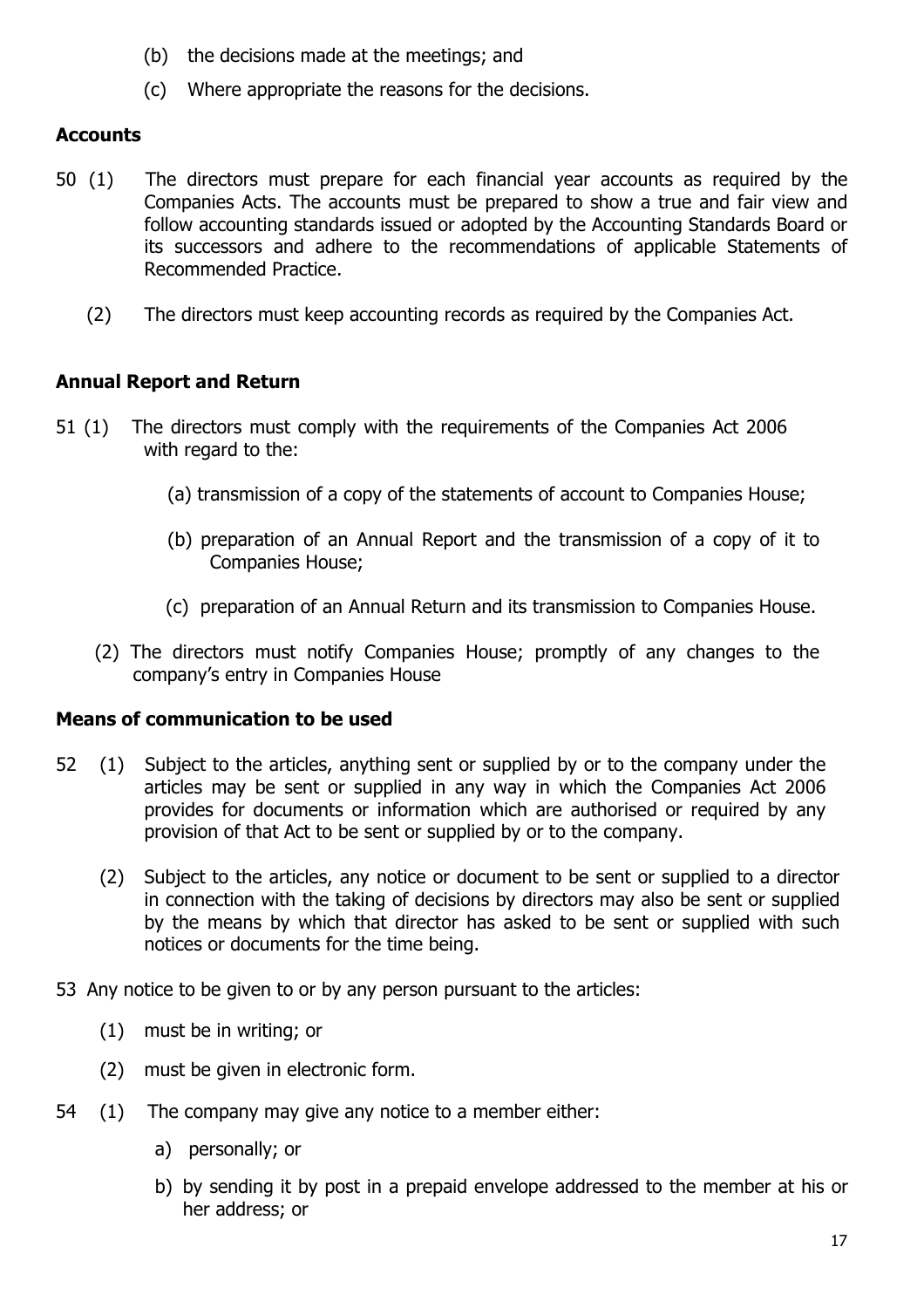- i. by leaving it at the address of the member; or
- ii. by giving it in electronic form to the member's address.
- iii. by placing the notice on a website and providing the person with a notification in writing or in electronic form of the presence of the notice on the website. The notification must state that it concerns a notice of a company meeting and must specify the place date and time of the meeting.
- (2) A member who does not register an address with the company or who registers only a postal address that is not within the United Kingdom shall not be entitled to receive any notice from the company.
	- c) A member present in person at any meeting of the company shall be deemed to have received notice of the meeting and of the purposes for which it was called.
		- d) (1) Proof that an envelope containing a notice was properly addressed, prepaid and posted shall be conclusive evidence that the notice was given.
			- (2) Proof that an electronic form of notice was given shall be conclusive where the company can demonstrate that it was properly addressed and sent, in accordance with section 1147 of the Companies Act 2006.
- (3) In accordance with section 1147 of the Companies Act 2006 notice shall be deemed to be given:
	- (a) 48 hours after the envelope containing it was posted; or
	- (b) in the case of an electronic form of communication, 48 hours after it was sent.

# **Indemnity**

- 57 (1) The company shall indemnify a relevant director against any liability incurred in that capacity, to the extent permitted by sections 232 to 234 of the Companies Act 2006
	- (2) In this article a 'relevant director' means any director or former director of the company.

# Rules

- 58 (1) The directors may from time to time make such reasonable and proper rules or bye laws as they may deem necessary or expedient for the proper conduct and management of the company.
	- (2) The bye laws may regulate the following matters but are not restricted to them:
		- (a) the admission of members of the company (including the admission of organisations to membership) and the rights and privileges of such members, and the entrance fees, subscriptions and other fees or payments to be made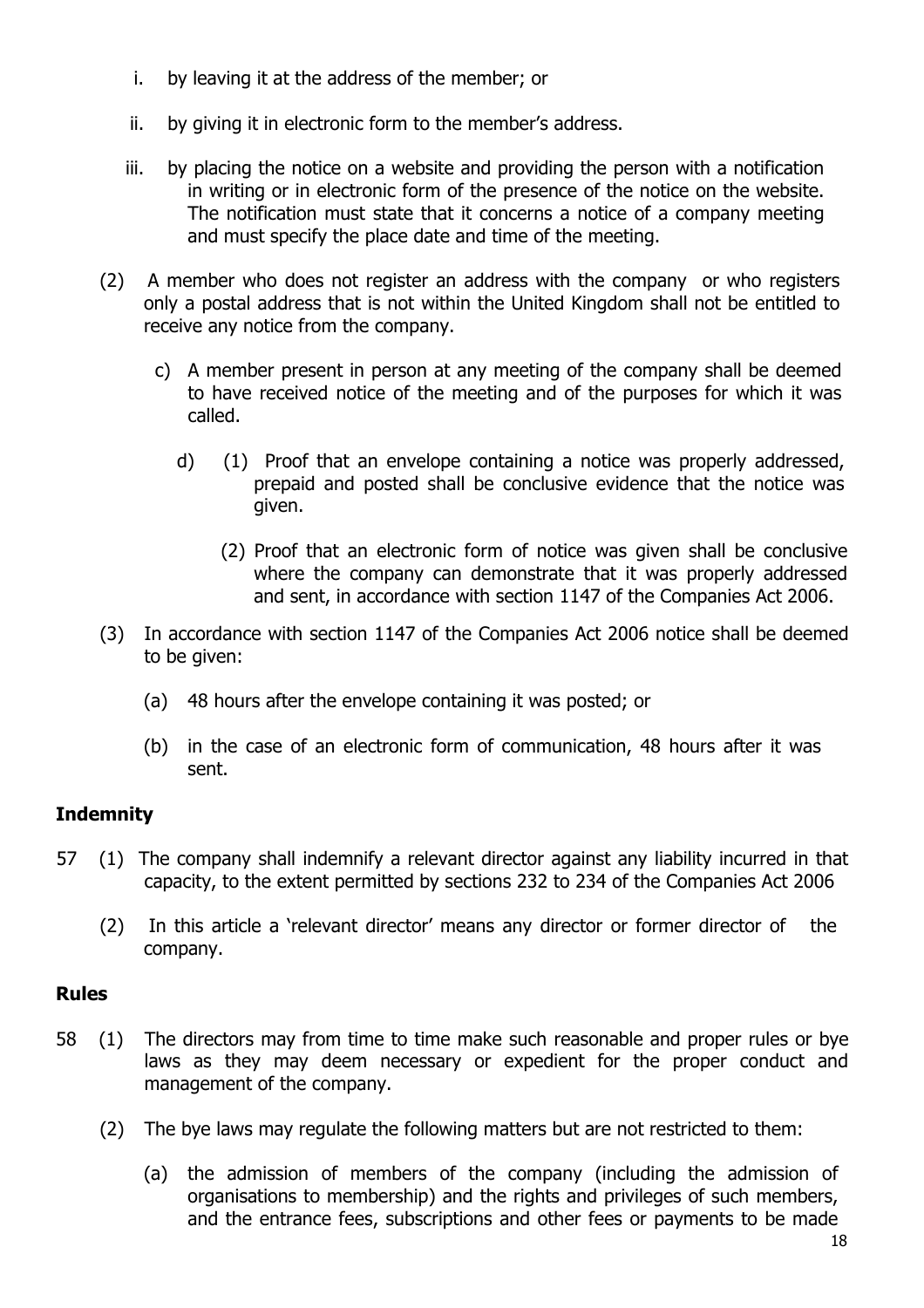by members;

- (b) the conduct of members of the company in relation to one another, and to the company's employees and volunteers;
- (c) the setting aside of the whole or any part or parts of the company's premises at any particular time or times or for any particular purpose or purposes;
- (d) the procedure at general meetings and meetings of the directors in so far as such procedure is not regulated by the Companies Acts or by the articles;
- (e) Generally, all such matters as are commonly the subject matter of company rules.
- (3) The company in general meeting has the power to alter, add to or repeal the rules or byelaws.
- (4) The directors must adopt such means as they think sufficient to bring the rules and bye laws to the notice of members of the company.
- (5) The rules or bye laws shall be binding on all members of the company. No rule or bye law shall be inconsistent with, or shall affect or repeal anything contained in, the articles.

# **Disputes**

59. If a dispute arises between members of the company about the validity or propriety of anything done by the members of the company under these articles, and the dispute cannot be resolved by agreement, the parties to the dispute must first try in good faith to settle the dispute by mediation before resorting to litigation.

# **Dissolution**

- 60 (1) The members of the company may at any time before, and in expectation of, its dissolution resolve that any net assets of the company after all its debts and liabilities have been paid, or provision has been made for them, shall on or before the dissolution of the company be applied or transferred in any of the following ways:
	- (a) directly for the Objects; or
	- (b) by transfer to any charity or charities for purposes similar to the Objects; or
	- (c) to any charity or charities for use for particular purposes that fall within the Objects.
	- (2) Subject to any such resolution of the members of the company, the directors of the company may at any time before and in expectation of its dissolution resolve that any net assets of the company after all its debts and liabilities have been paid, or provision made for them, shall on or before dissolution of the company be applied or transferred:
		- (a) Directly for the Objects; or